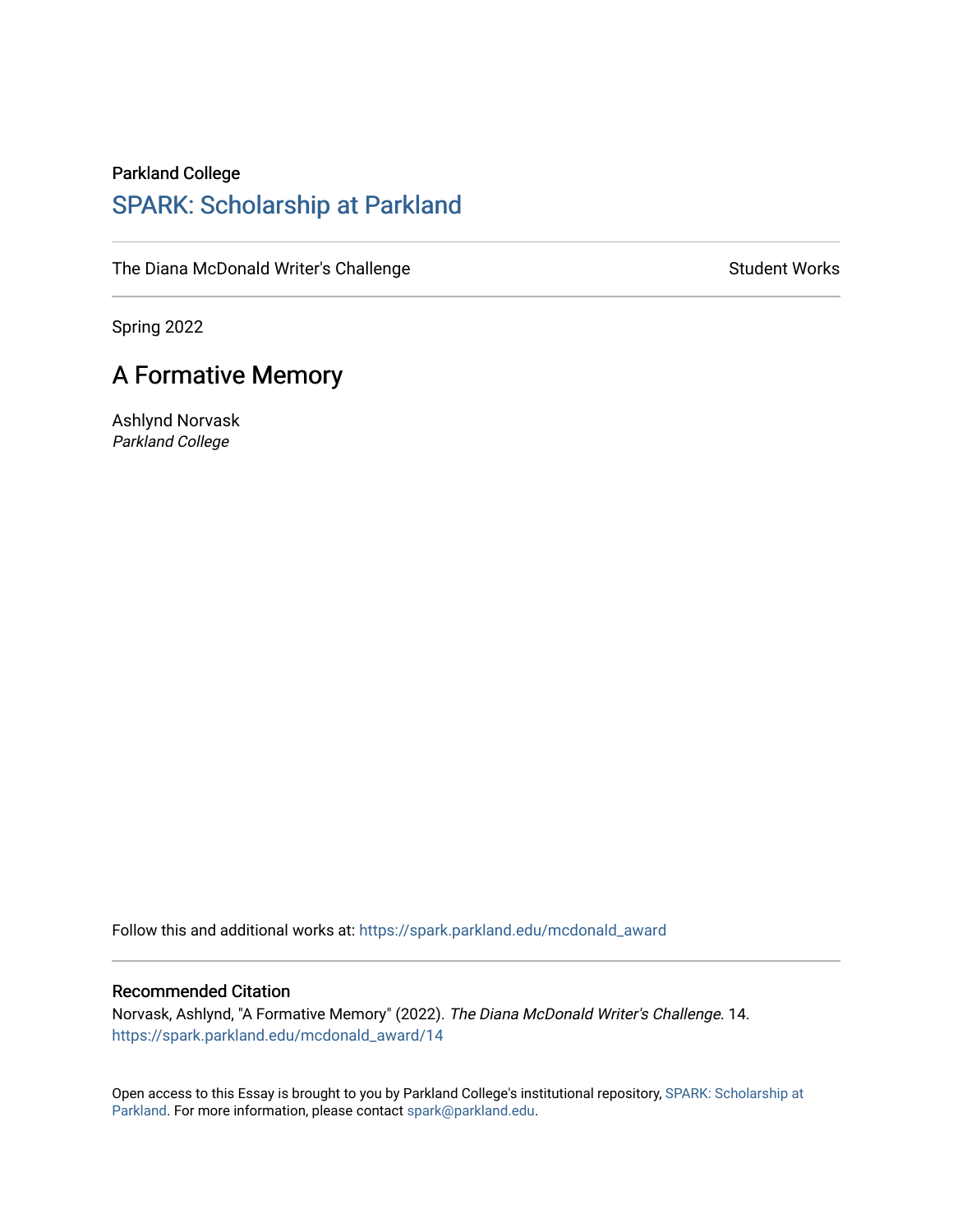## A Formative Memory

I was sitting at my toddler-sized desk, scribbling on my homework when my fourth-grade teacher, Mrs. Reeder, called my name, "Jade Cavins." I was purposely keeping my eyes away from her gaze and pretending to be busy so she would possibly skip my name. Alas, it was a futile effort. We always went by alphabetical order, and since my last name started with a C, I was normally around the third or fourth kid to line up. I tried to ignore her call. She had another go at it: "Jade Cavins, come up to the front please." Again, I ignored her and kept on scribbling. I made sure I continued not to make eye contact. She understood what I was doing. So, she took it upon herself to walk over to my desk and crouch down to my level: "Jade, it's your turn. I know you can hear me. Go to the front and present your paper." I gave up and looked at her. "Now," Mrs. Reeder persisted and walked back to her seat next to the podium.

With a groan, I stood up and collected my two-page paper on a topic that has left my memory and walked to the front of the classroom. On my way up to the podium, I paused. Something felt wrong. I glanced around the room with its colorful bulletin boards and posters of educational motivators. I looked at all the children talking amongst themselves and those looking right back at me. I started to feel sick. "What seems to be the problem?" Mrs. Reeder seemed annoyed with me at this point. I said nothing and quickly made my way to stand behind the child-sized podium.

As I set my paper down and started reading the paper over again silently to myself, the words started to blend. I blinked a few times in an attempt to see more clearly. When my vision had finally cleared and I had taken a few deep breaths, I opened my mouth to speak. "I...Imm..." I stuttered. Some children started to giggle, while others looked at me impatiently. Everyone had seen this coming, as I was notorious for being a slow reader in class. But this time was different,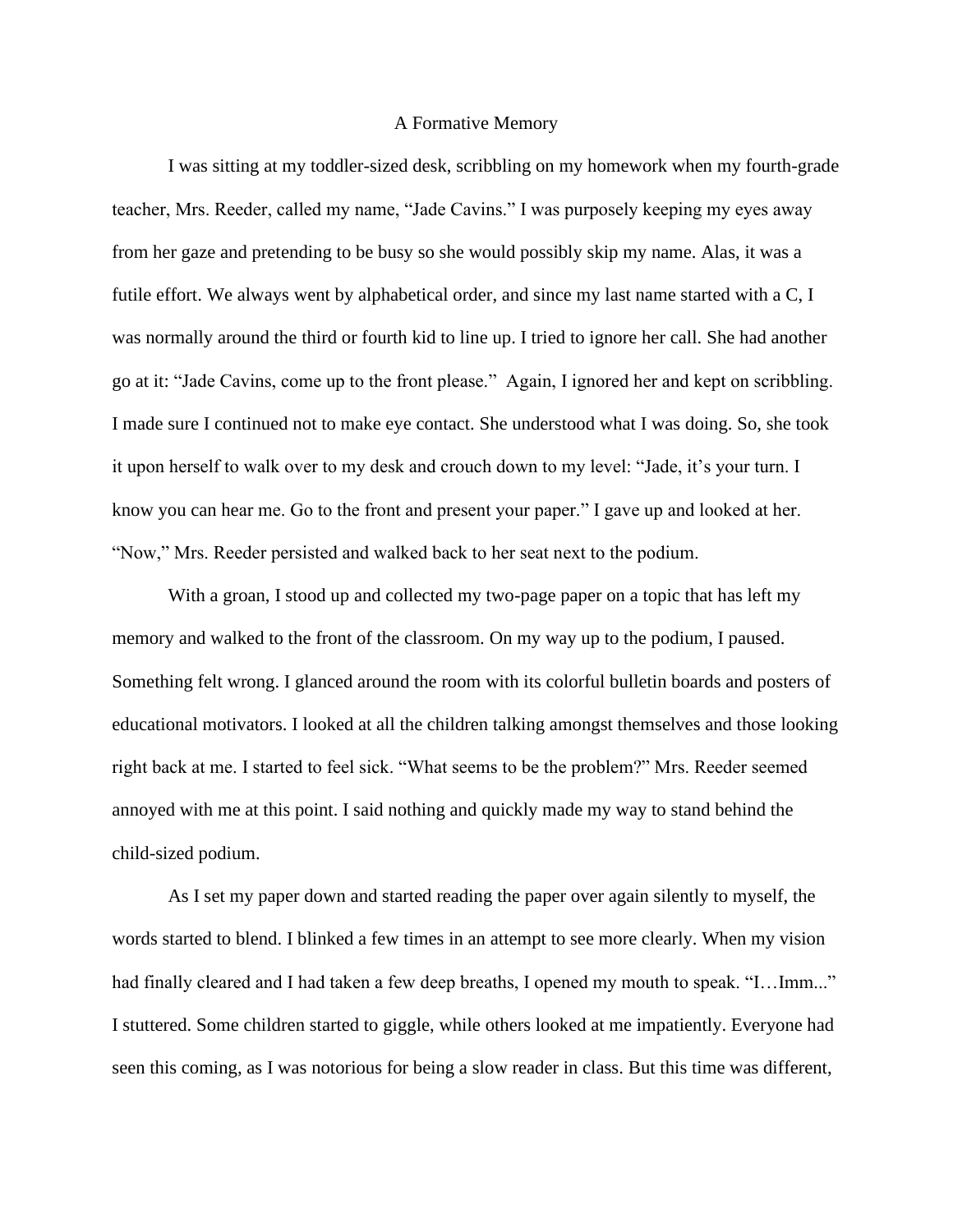I was expected not only to read aloud, but to read something I had written myself. I tried again. "Ima....gine," I croaked. I started to feel overwhelmed. My palms began to sweat. My throat felt like there was a rock in it. I began to hyperventilate. My lungs felt like they were about to explode. My eyes darted from my paper to the students who were sitting in front of me. Their faces were coated in a mixture of annoyance and concern. When I looked back at my paper, there was a little yellow sticky note. Written in black ink, it read, "You're wasting my time." My stomach dropped.

Mrs. Reeder had written the note and put it on my paper when I was distracted. This made me feel even more embarrassed. My own teacher dreaded it when it was my turn to read, and she decided to make it truly clear. I read the note repeatedly to myself. I no longer cared about my paper. All I could focus on was her note. I must have been doing this for some time because Mrs. Reeder attached another note to the podium. This one read, "Go sit down." I did just that. I ran to my seat and let the tears fall. I began wailing and did not stop until my counselor came into the classroom and took me to her office. I was devastated. I was aware that my classmates were not very fond of me reading aloud, but to get the disapproval from an adult really rattled me.

This experience had an enormous influence on how I approached reading and writing. At first, I decided that I would simply never read aloud in front of anyone ever again. After further discussion with my counselor, I realized that reading and writing were essential life skills that I simply could not avoid. She told me that I had to produce some way to practice reading aloud and that eventually, it would get better. I was not hopeful. I was convinced that anything I wrote would be garbage and that I would never be able to get through reading it anyway.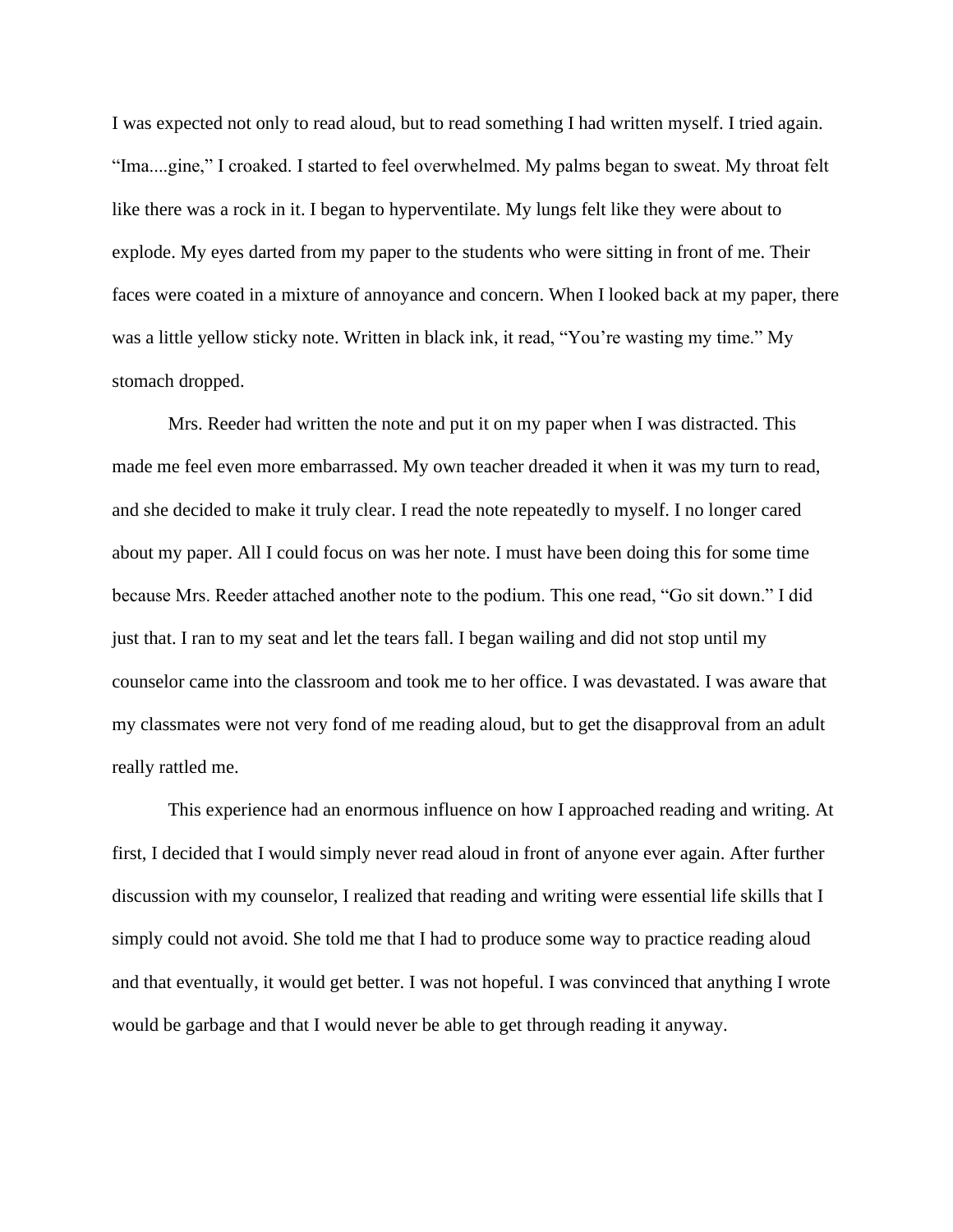I tried to get better at reading aloud. I used to practice reading to my stuffed animals because I knew they would not judge me when I messed up. When I finally had enough courage to read in front of another person, I chose my grandpa to be my audience.

My grandpa was my hero. Matt de la Peña, the author of six young adult novels, writes, "Books and words are my world" (688). When I read this line, I immediately thought of my grandpa because he always had a book in his hands. Because of this, I believed he was the smartest man in the world. My grandpa was the one who helped me learn to read and write in the first place. I had, and still have, a learning disability. My mother did not have the patience to work with a child with a learning disability, so she entrusted most of my care to my grandpa. Grandpa understood that it would take extra patience and persistence to teach me anything. He took his time with me and made sure I understood what all the words meant and helped me practice sounding things out. He knew what a struggle learning had been early on. So naturally, it made sense for me to choose him as my audience. I trusted him to be the one to understand and help me.

He would sit down on the couch beside me with a phonics book and have me read aloud. Whenever I messed up on a word or stuttered, he would highlight it and we would make a list of words I missed for me to practice later. Another way he helped me was by purchasing a wordpracticing game for the computer called WordSmart. I detested WordSmart. I remember having an exceedingly tough time using the software and rage-quitting on multiple occasions. Little did I know that this would be the most helpful thing I would ever use. It allowed me to get angry and walk away, something I could not do at school. It allowed me to take things as slow or as fast as I wanted and there was no penalty for messing up. Every week, my grandpa would check my progress and we would base our phonics lessons around that. Grandpa never rushed me or made